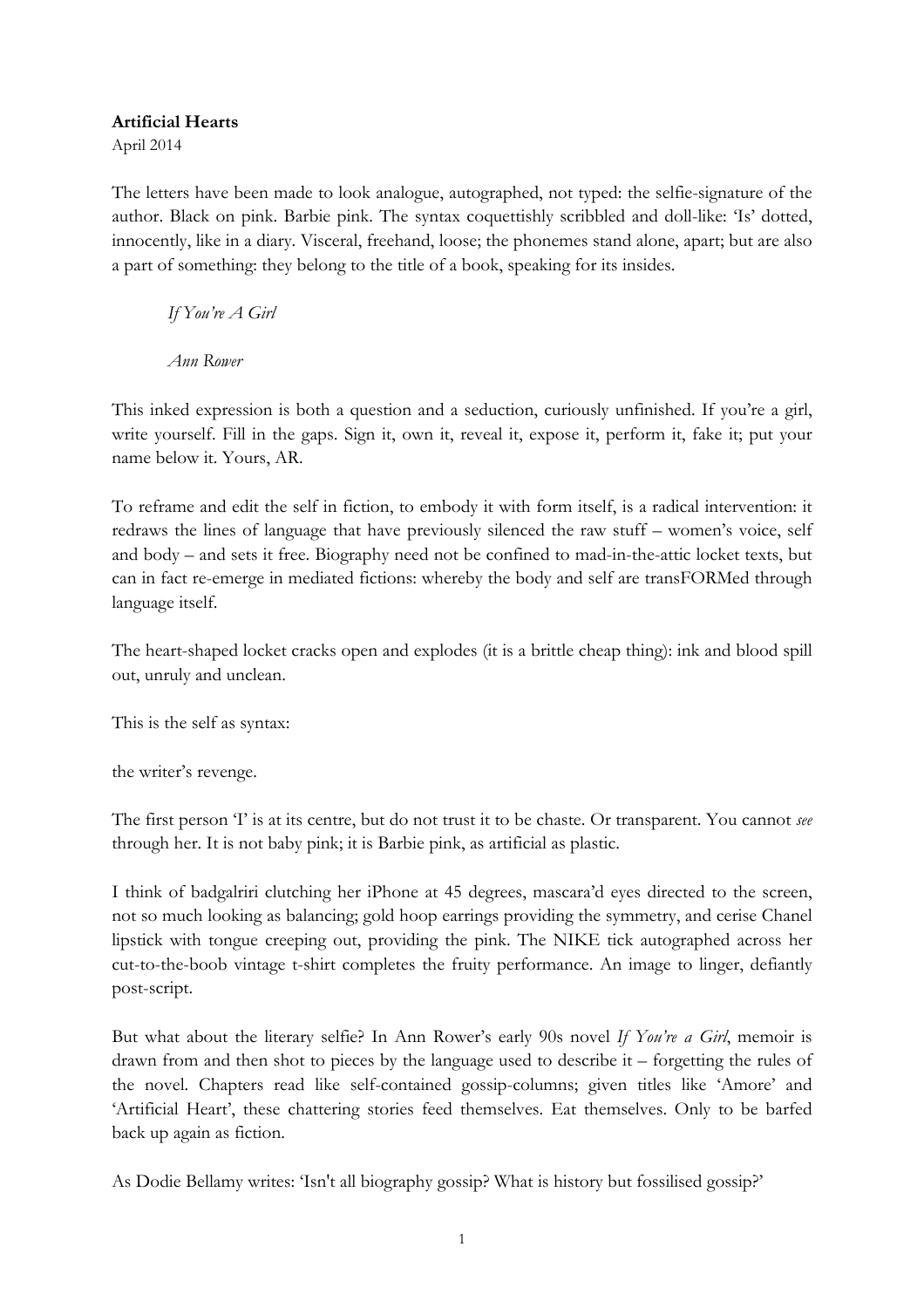The urge to inscribe that gossip, to not let one self/sex story slip through the net, is inexorable, a bodily need: an insURGEence. For all this faux-vulnerability – the Barbie-pink jacket; the flirty glyphs; the porny subheaders – is just a ruse, the confessional a construct: what we are left with is Rower's writing: radical, powerful, physical writing. The language is tinted with a self-knowing smile.

Cerise lipstick, I'd guess.

I like the phrase *Artificial Hearts*: it seems to embody what these texts are about: naked, emotional, excessive: heartful but also ARTful. The raw life is translated into a fictional space, an authorial action resolutely entwined with letting the private, close-to-your-chest-stuff speak. Speak UP. Speak its hysterical madness in forms as convulsive as the body itself.

I'm going to scroll through these artificial hearts; I'm going to gorge on them, and revel in the guilt of doing so, making friends with other writers in the process. (Like when Bellamy wrote *Barf Manifesto*, 'To Eileen, Finally': a letter to her friend Eileen Myles's text 'Everyday Barf', and a text all of its own.)

These emotional art-hearts erupt and gush unpredictably; it's that jolt that breaks the patriarchal order. Jennifer Doyle sums it up pretty well in her recent art-critical work: 'The artists I work with turn to emotion because this is where ideology does its most devastating work… this is where we come to know the contours of our selves, our bodies, our sense of soul… the artists that interest me turn to emotion, feelings and affect as a means not of narcissistic escape but of social engagement.'

The personal is not *only* political; it also constitutes a revolution in form: in the act of writing itself. *She*, the woman writer, need not hide behind what's raw: autobiography, when composed and reworked, is also an investment in the possibilities of language. Life-writing is radicalised with the wink of an eye.

As Bellamy manifests: 'Writing can and should offer an emotional engagement with materiality, that engagement can be highly mediated or direct, but that engagement begins a politics, a morality of writing.' Doyle speaks of image-makers and performance artists, Bellamy writes of text-makers: also performance artists.

Someone might say it's all 'too much', that *she's* 'too much'; way too carnal and dirty; but in those two words is a vital way to live and write. She's laying her cards on the table.

The Joker.

Naked and bare.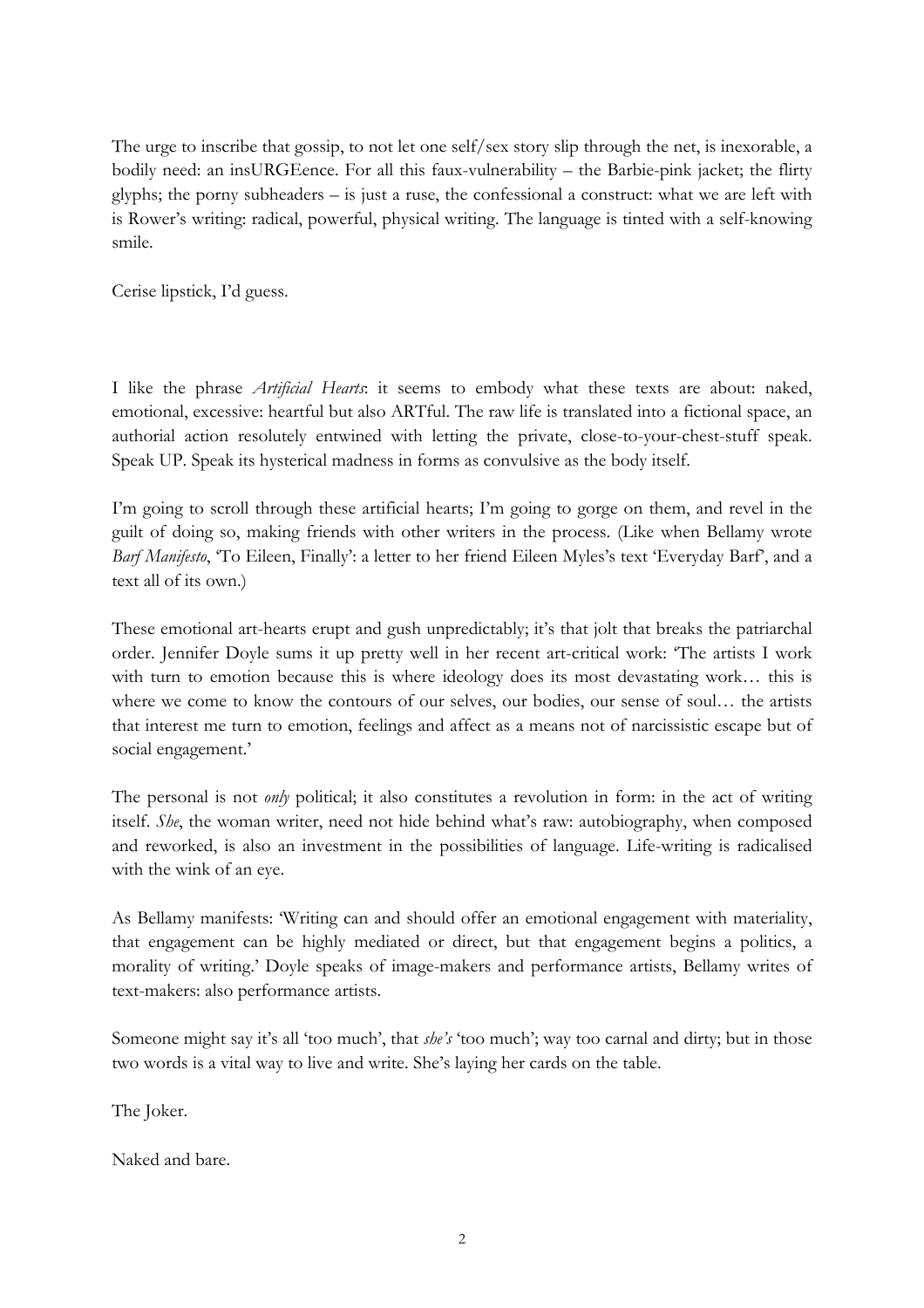I'd heard the phrase 'transfiction', before I read it in the final few pages of *If You're a Girl.* I initially thought it was tonally off, a flat sort of portmanteau like po-mo: a reduction of all that is transgressive about this multi-genre work. But then I read those final few pages…

which pull the rug from under your feet.

Ann Rower does not write diaries, she writes fictions. Her friends and contemporaries of 1980s New York are turned into constructs: novelistic meat to be cut and carved. Templates to work with, and then forget. The book moves in and out of conscious verisimilitude: we will be reading one of Rower's diary entries, or one of the more dialogue-heavy prose pieces; before being slapped back into the textual reality and tickled pink. The book is really about the writing of the book, as she candidly states in the opening passage: 'It seems weird how all these embarrassing female type stories seemed to be popping into my mind, and then into my writing since V. was away: stories about sex, abuse, rape, abortion, marriage, divorce, infection, kids. I want to make a collection of them and call it *If You're A Girl.*'

The book brackets the bio that it contains, and in that cradling Rower collages life and fiction together: a radical move of aesthetic and social intent. She writes her own archive, uncensored and illegal: *seemingly* out of control. An assertion of the artificial mask of writing, it reframes the raw stuff in fractured forms, climaxing in the closing manifesto:

'Transfiction: it's the tension between two different drives, toward fidelity and freedom… In transfiction, you utilize this tension, you let your hands do what they want to on the keys… There is always something criminal about writing: it's like B&E – breaking and entering – what the British call smash and grab. Especially fiction: duping. There is something toxic and poisonous in lies: zap, you're transfixed. Can I help it if I wanna put the lie in Li(t)erature, as in Li(f)e? Go ahead Plato, make my day.'

Rower's novel of self-exposure is all performance, toxic and addictive. An *artificial heart.* 

*Stories about sex, abuse, rape, abortion, marriage, divorce, infection, kids.* These raw-life realities are shaken by the very words to figure them in the diary entries of Cookie Mueller. The diary form is a private space of autobiographical confession and immediacy; an automated sort of writing, in which the body and language conspire, emitting transgressive content, edited within and around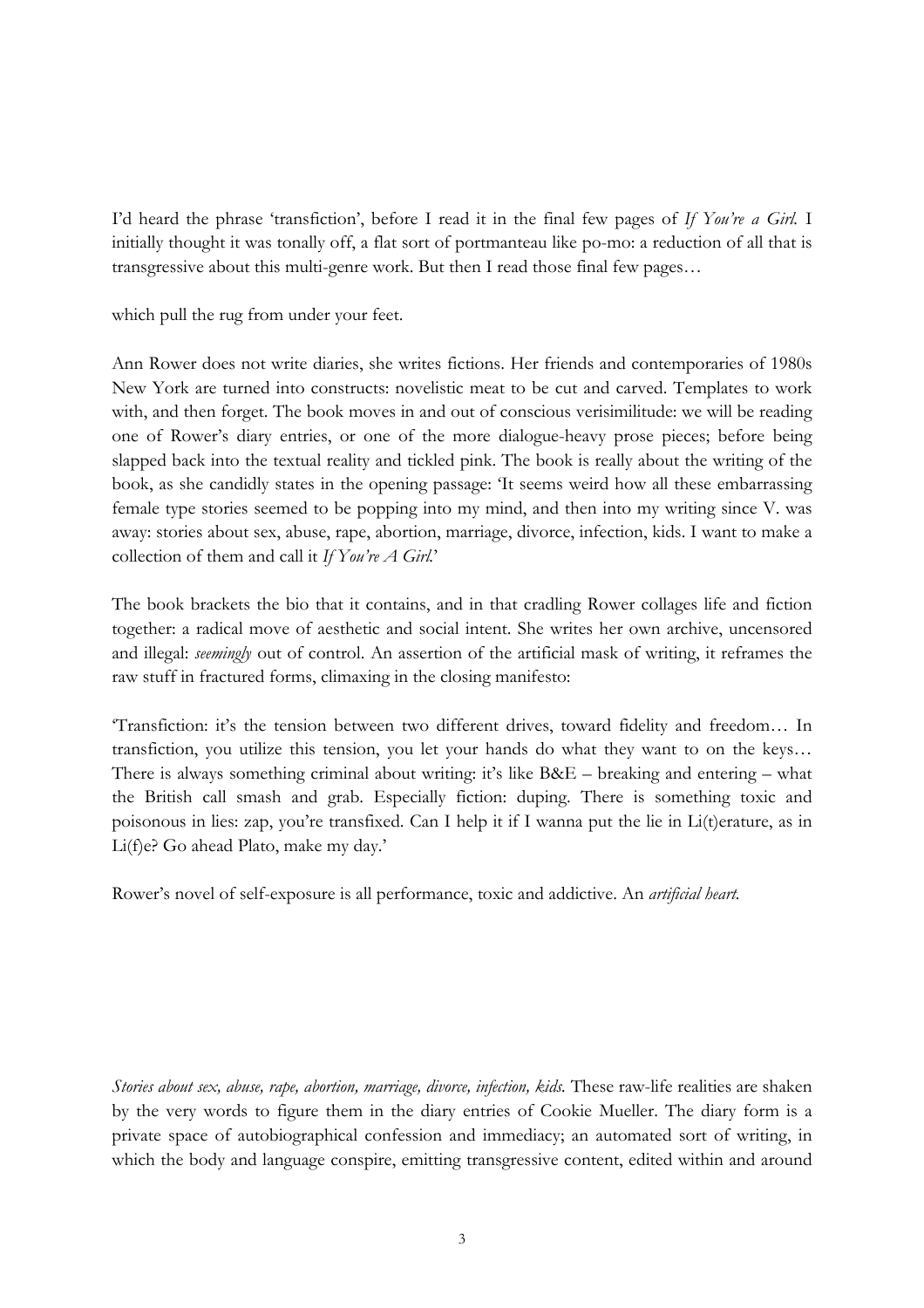the margins of transgressive forms. The ink and bloodstains aren't visible, but they're there: you can feel them, even if you can't *see* them.

Mueller writes in the first person of course, but not as a route to Romantic subjecthood; rather she writes the 'I' as a way of turning it on its head. It's hysterical rather than unified. And by translating life into text, she does something even more radical: she writes nakedly, sure, and exposes the dirt, but by shunting the private into the public, by rearranging confession in form, she rewrites her rawness as a performance in itself.

I think of Hannah Wilke as a shimmying mermaid, dancing to The Who's 'The Real Me'.

Mueller too, as author *and* character, disappears from sight.

Only to make 'herself' visible again. In text.

Reading Mueller's 150 pages of time-travelling, globe-crossing stories, it feels like a life compressed into 150; she's writing as if her life depended on it, in fact it probably did, but there isn't the time to write an epic when you're high on drugs. 1969 is 1970 before you know it.

(The Realist epic indebted to mythic narrative is a man's game anyway, as if the more pages you generate, the better endowed. As Zambreno notes in *Heroines*: 'Canon actually comes from a Greek word for 'measuring rod.'')

Cookie would die of AIDs in 1989. In the months leading up to her death, the illness robbed her voice: her only weapon. She couldn't talk or crack the jokes and mad metaphors that characterise her fiction. But a warped visibility of her remains: her voice is still audible – the textual remnants got published.

Mueller's diary fictions are framed by a writing position that is seemingly private. A space of corporeal impulse, the words pulse too: they are as rhythmic as the body itself. It's not only the diary writing that is left then, beyond her death, it is desire too – inscribed in this peripheral fictional document. In 'Go-Going – New York & Jersey – 1978-9', Mueller tracks Cookie's moonlighting job as a city lap dancer; she needed something flexible, something that would 'pay the bills while I was making a start at designing clothes, searching film parts and writing.' Candid expression, realised in terse sentences of bodily action – 'So I made myself look into the guy's eyes. It worked immediately. He started peeling off the ones and handing them to me' – is exploded by the writer's intervention: an animalistic simile, the surprising meeting of two words: 'I undulated all over the place, just like an eel in heat.' Figurative moments such as these send a charge through the syntax: ripe with feeling, but laced with artistry: another *artificial heart.* 

The Cookie of this story was a secretary before she was a dancer, but she bemoaned the dire pay: 'and it took all day, five days a week.' Her typing skills would come in handy, but no longer would she have to follow the dictations: she could write her own letters, control her own fictions; have the freedom to write: 'When I got home, a bit shaken once again, everyone was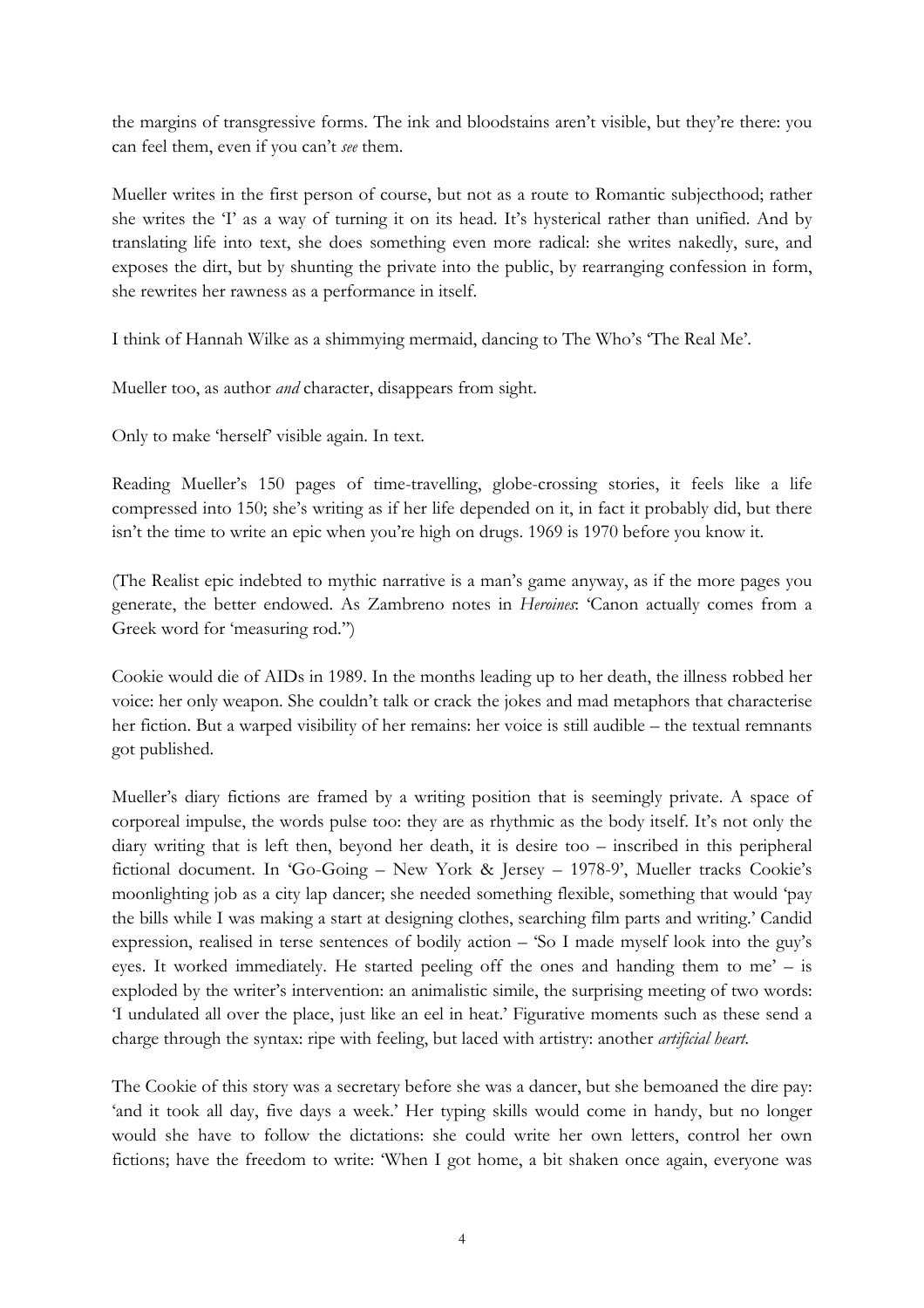doing cocaine mixed with crystal methadrine. They got upset for a minute when I told them the rape story. Kirk asked me why I was always the one to have all the fun.'

Before the publication of her first novel *Berg*, the British novelist Ann Quin played daytime typist too: nighthawk writer. She earned a measly  $f$ , a week, tapping the keys at the Royal College of Art painting school, where she worked as a secretary to Professor Carel Weight (the 'e' making him a 'he', unsurprisingly: it was 1959). 155 WPM; she was a talent. But like Cookie's flirting payback, Ann too, did not merely type; she wrote, made life into words – before hanging up the telephone altogether, and moving to America.

The distance gave her anonymity. Hanging out with the poets and the hippies, she was able to reclaim the letters and archival documents of her secretarial past, and appropriate them within the space of fiction. The tissue-paper facts waywardly reordered. In the roaming road-trip-cummoving-image novel *Tripticks* (1972), a whole section is dedicated to correspondence: Quin suggests the space of letter-writing to be inscribed with visceral fantasies, relayed in a form that is ephemeral, but embodied. The carnal act of writing is an immediate translation of the privateerotic into more public forms of communication. At least someone is going to see it.

The nameless narrator is silenced: the archive 'belongs' to him, but all of his letters have got lost in the mail; and so all that remains is a chORAL-correspondence of his x-wives' replies. In a letter titled 'Stereophonic Superman', the narrator's young plaything, nicknamed 'Karate Kitten', confesses to her junkie daydreaming, carving him as the object of her lexical gaze:

'You're so concerned with all that motivational soul-searching. One of the requirements to get where I'm at is that you have to dig fucking and doping. If you've got that going then you're human, at least, and maybe you can learn to do something useful. It's impossible to know what the effect of living with me will be… I like the new. I want you to have a toothpick in your ear and a purple boot on your right foot. But there you are in a gold metal joy suit, zapped into a wall socket and sexlessly a/ceeing and d/ceeing your **artificial heart**.'

(The bold is mine. Did AR read AQ?

*For Ann Quin, Finally*…?)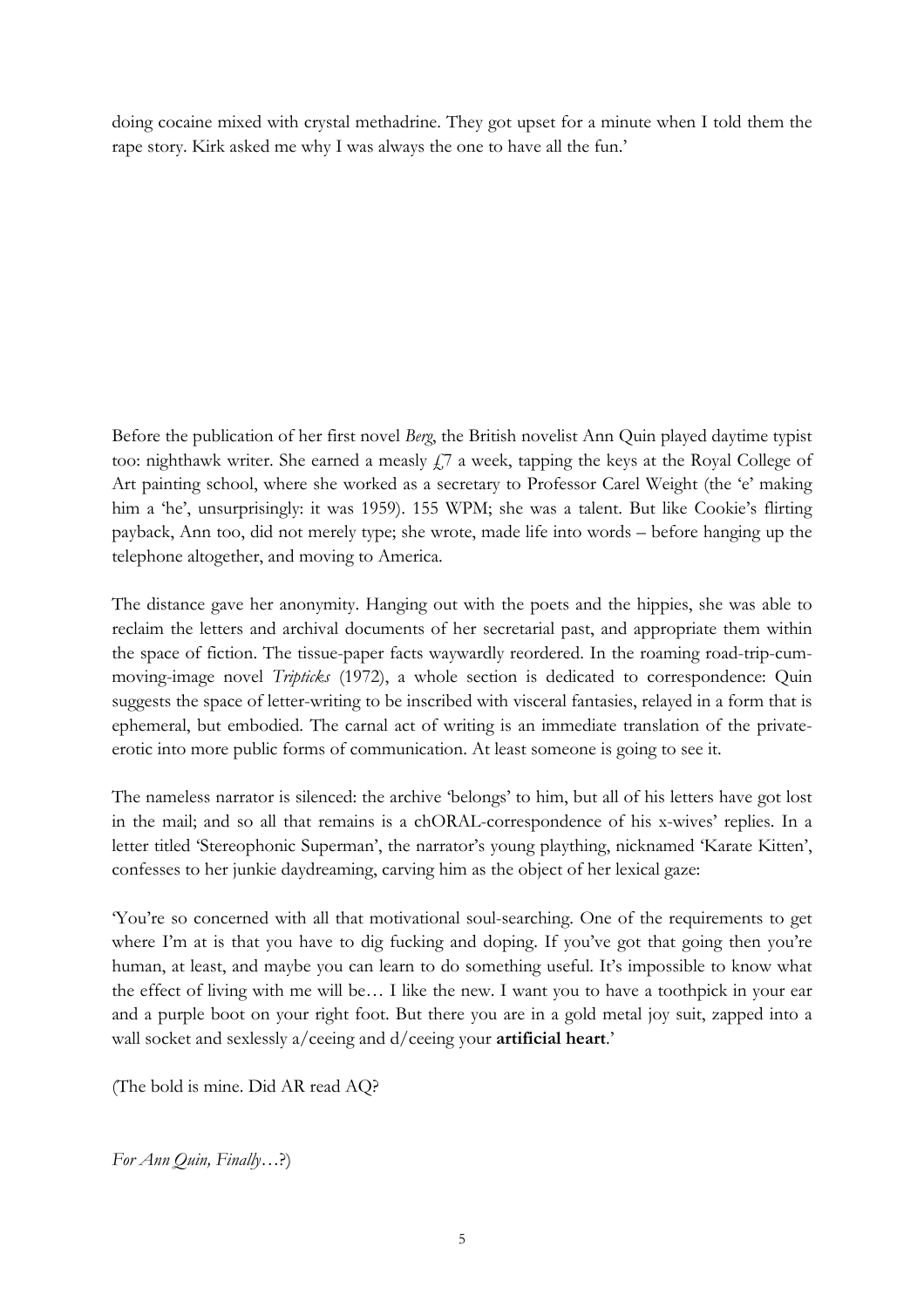In the act of inscription, of head-over-heels, uncensored bodily writing, KK transgresses her role as the silenced sex object: her schizo-syntax and wild semantics shout louder. The biographer would probably read the Kitten as an incarnation of Ann. During the time of writing (or perhaps it was written postscript), Quin was the lover of the Beat poet Robert Sward; she stayed with him *and* his wife Diane in New Mexico; here they took peyote together, and wrote through their trips. Diane prepared the dinner.

In one letter, Ann asks Robert if he will whip her three times a day.

But the life/fiction parallels can never be anything more than gossip. Instead, Quin exposes the naked act of confession to be not so much vulnerable or 'real', as vengeful. An edited return, a published heart. She writes over and through the personal, deFORMing and reFORMing it in the process.

Writing from a position of fake autobiography, in *I Love Dick*, Chris Kraus (writing as the 'thin and nervous, bony' 'Chris') opines: 'I think the sheer fact of women talking, being, paradoxical, inexplicable, flip, self-destructive but above all else *public* is the most revolutionary thing in the world.' By encasing her private 'exhibits' – the love-letters she sent to the anonymous 'Dick'; the journals; the rampant faxes (it was published in 1997) – within the constructs of this novel, Kraus performs what Chris wants. And as much as the novel is about sex, it is also about reading and language *and* performance, and how this relates to sex: how it speaks for sex. Kraus reveals the act of writing itself to be relentless.

Infinite.

An insurgence.

As Chris confesses: 'I can't stop writing for a day  $-$  I'm doing it to save my life. These letter're the first time I've ever tried to talk about ideas because I need to, not just to amuse and entertain.' Chris's love-sick weakness – her gushy exposure and wanton words – is an act of powerful deception, the 'confessional' a conceit: it is a game, a formal game, that empowers the female body to speak; enables the woman writer to write, write all over the male theorist's 'sexy cryptic silence.'

The personal form of the love letter is transFORMed by her authorial intent. 'Dumb,' she is not.

I think of how this faux-vulnerability, this appropriated girlishness of crazy linguistic games, mixed with babbling talk of love and gossip, is now being performed online: encapsulated on the Tumblr blog *ildselfies*. I meet Aliciadk, anonymous, but strangely visible, unshowered in days old sweater dirt, posing with her copy of *I Love Dick.* And Eg-Elska, an Icelandic Lit Student, is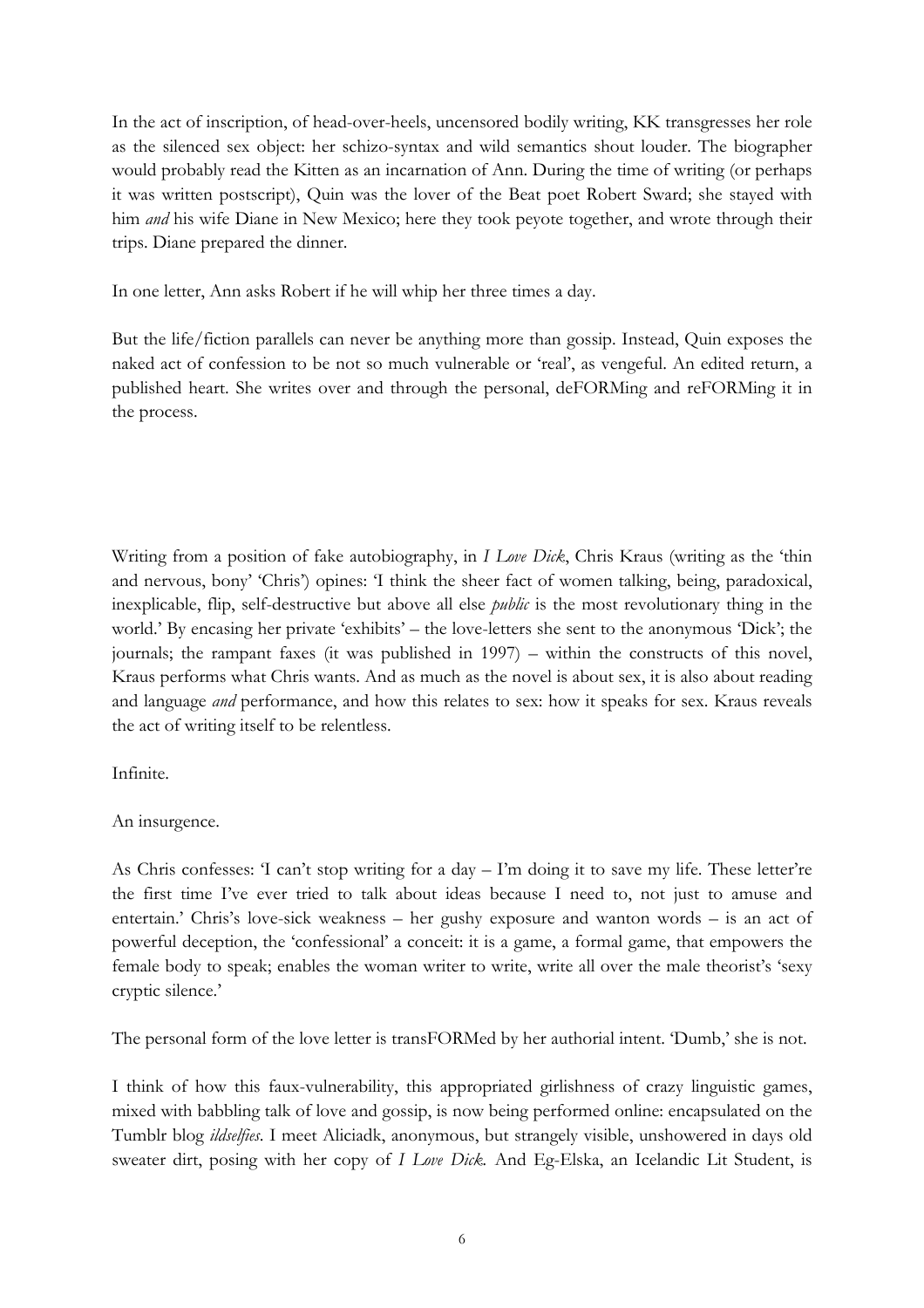exposing *and* simulating too, as she poses for her bedtime selfie with her favourite novel resting on her chest, like a kitten. A Karate Kitten.

This image could just as easily be the Chris of the novel; she too confesses to dipping into 'other people's books', namely her writer-friends such as Ann Rower, Eileen Myles and Alice Notley: 'It's better than sex. Reading delivers on the promise that sex raises but hardly ever can fulfill'. Maybe the 1990s epistolary novel, of letter-writing and communality, was just an early sort of blog?

But first, back to San Francisco, 1989.

A mysterious vampire named Mina is sending out letters, and not just one or two, but hundreds: they're popping up all over the place – these gossipy epistles of sex, desire and madness, written in the most monstrous, warbling, schizophrenic syntax.

Who is she?

## *She's too much.*

Writing behind the mask of Mina is Dodie: Bellamy that is: *writer.* Character and author in one. Over the course of ten years, Bellamy wrote letters as a means to survive; she wrote to her friends, the artists and writers of her marginal community, leaking her sexual secrets and vulnerabilities within a form just as marginal. There's freedom to be found in this private object, insofar as it wanders from the publishing centre...

and listens to the body. The letter is the home of the phonetic discharge. An oil slick.

As Bellamy has said of her performance project since: 'In my gusto for exploding the boundaries between my writing and my lived experience I was determined to push the personal into ever more embarrassing realms' – enabling her/Mina to write: 'I wanted his heart on a silver platter I wanted to have some kind of effect on him – but his cock curled back on itself like a question mark – I should have guessed I'd never know what he wanted.' Here, the relationship between sex and language is made explicit – it is code, grammar: speech to be encrypted.

But the concepts are never rational or programmatic; instead they pulse with feverish desire. Overflowing emotion is refigured in pages of collaged, abstract, gloopy forms, so an orgasm is inscribed as: 'I start to get into it, pretend I'm in a rocket, muscular expenditure hurling me through the galaxy *creak creak Jupiter here I COME, the only word I know is oh ohhh ohhhhhh ohhhhhhhhhhhh ohhhhhhhhhhh.*'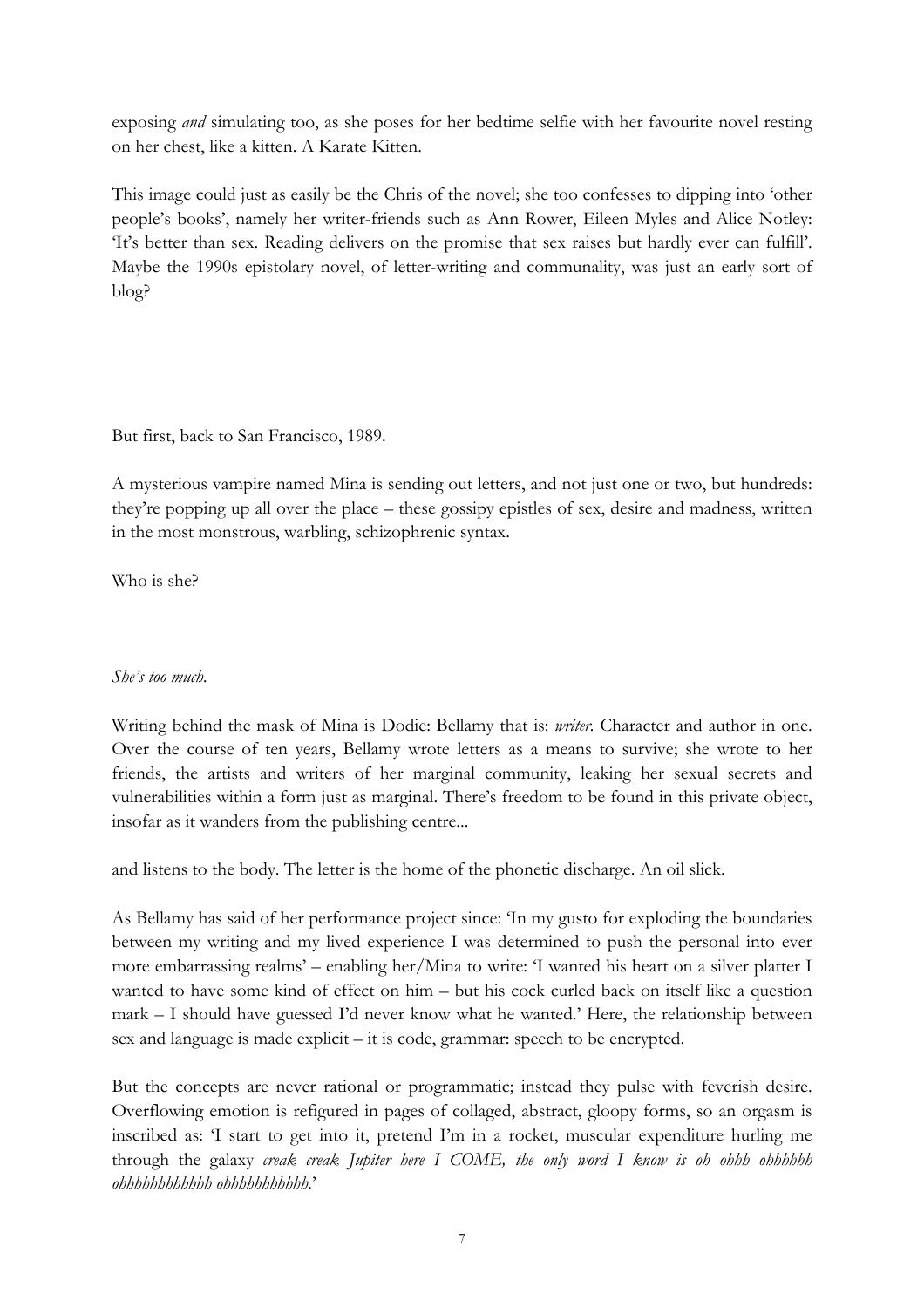With a famous male author, there is always the expectation, the desire even, that his words will endure beyond death – and not just the published, the unpublished too. The letters; journals; notes: the everyday stuff that might expose the big idea or the big love, retrospectively. *His* letters are archived, protected: 'collected'.

But not Mina's.

Bellamy's performance of the 'confessional' takes a hammer to the male Archive, cracks its glass, and infects it with dirt and grime, sex and slander. Uncollected, all we are left with are 'Letters', a never-ending document of bodily language, like the image of Carolee Schneeman pulling a scroll from her vagina. The insides speaking, and making a mess. Her *toomuchness* is exposed in form, as much as content.

Resurrected from Bram Stoker's *Dracula*, Mina is an epistolary invention: a secretary and typist, she binges on words, to throw them back up again in the wrong order in visceral barf-speech. Analogue anarchy.

In *Zeros and Ones*, Sadie Plant predicts the feminised technological fightback; the slide from analogue to digital, as performed by the woman typist/*Cyberflesh Girlmonster.* Linda Dement made a CD-ROM image of this techno-grotesque girl, and not one, but many: the cyberflesh girlmonster is a scattering of wasted body parts, scanned, dissected: emulated in disc form. Locked in LED, she still talks, *writes* even: 'The next man to touch me dies'.

In the fragment 'Automata', Plant writes of this word-processing android:

'She works automatically. Only has a half mind on the task. Transported by rhythm and monotony, she wanders off, drifts away, loses herself in the sequences she types, the numbers she records, the codes behind the keys, the figures she transcribes. Microprocessing. She hears, but she isn't listening. She sees, but she doesn't watch. Poised as an interface between man and world, she is also wired to a network of digital machines: typists connected to the QWERTY alphabets, bodies shaped by the motions of the keys, one hundred words a minute, viral speed.'

Hardware/software. The keys are a lexical battleground, a field of desire. The techno-typist is also a writer; listening to her body, distracted from the task at hand, she is a living incarnation of the rebel-secretaries that fill and fornicate in Quin, Mueller and Bellamy's diary-fictions. Inasmuch as the digital space is non-linear, hybrid, a tangled web of texts and non-texts, it offers itself up as a space of inquiry, a space of writing. The blog post, the comment stream, the e-mail: these ephemeral literary objects are intangible but visible: simultaneously private and public. Rolling, scrolling, unfolding: they are texts of excess. The typist avenges history and literature by making limitless scrolls.

As textual spaces, they stage a writerly performance. Look at her go. Fingers hover above the keyboard, shake and quiver mid-flight, before banging the square-glyphs into submission. It's a writing of verbs: desiring action. 1234. PAUSE. 5678910. PAUSE. Utterings come and go with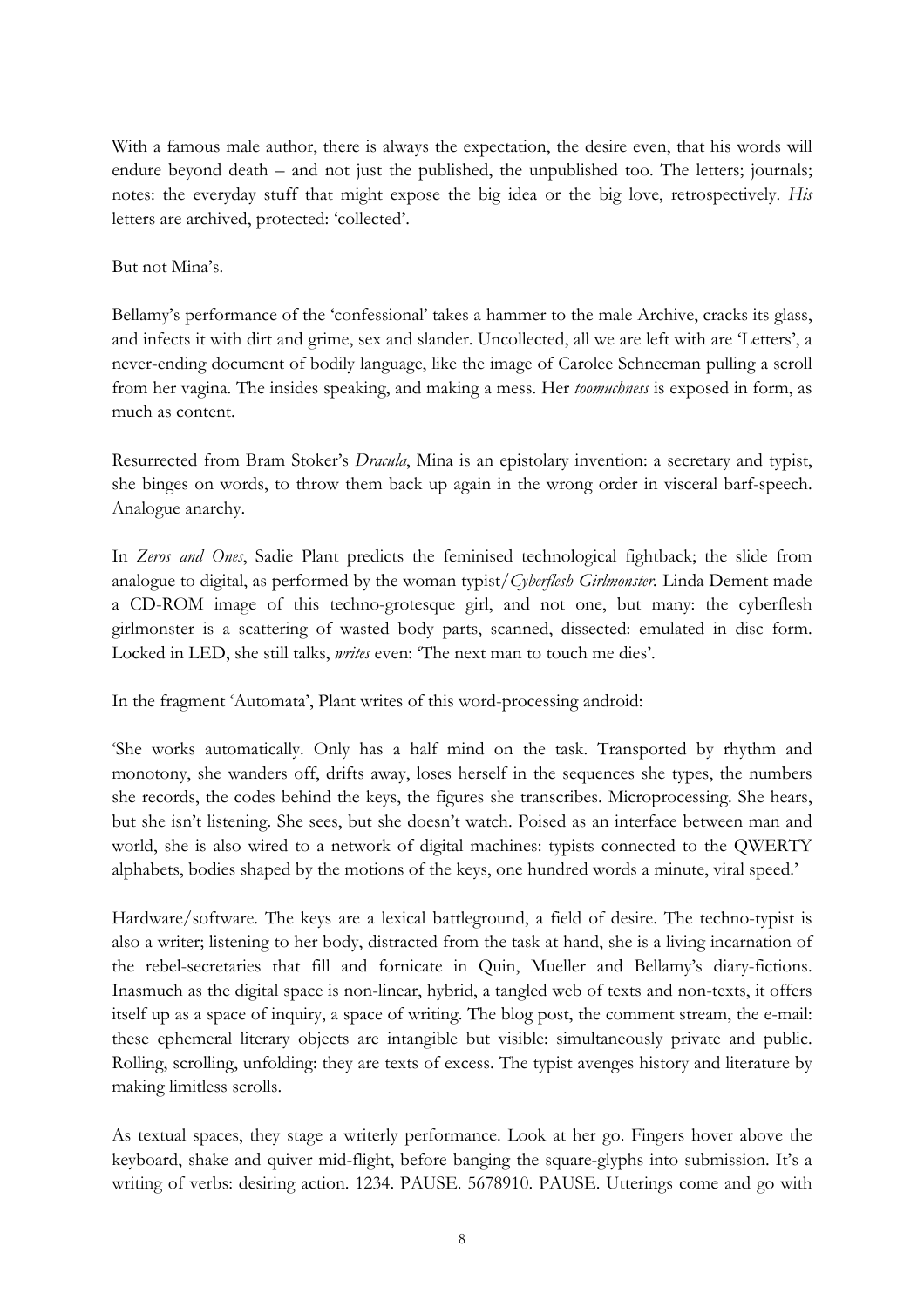the body's everyday vibrations. Morphemes spiral out of control, uncensored, as semantic accidents make stains on the screen – marks of pleasure. This is language sped-up and automated, an emBODYd writing, in which typing is done before thinking.

Back in the 1970s, women were the workers of Silicone Valley, assembling the circuits that became COMPUTERS, and flicking the switch to the transistors that required a touch to get them going. Nowadays, it is a masculine mecca. To write over and through its programs is a *coup d'etat* of sorts.

In an essay called 'Low Culture', Bellamy performs this naughtiness, realising the potential of the processor: 'Sitting at the computer, a body writes about sex. The keyboard and monitor are enormously erotic THE BEEPING MODEM, THE WORD MACHINE TALKING BACK more than once e-mail has gotten me in trouble.'

Published in 2011, a whole fourteen years after *Mina*, Bellamy's *The Buddhist* marks a move to a language computerised. Over the course of two years, prior to it's publishing as a book, Bellamy wrote a blog called *Belladodie*. (Ciao, bella.) I'm pleased I'm reading it as a PDF, closer it is to the scrolling experience: screen shining back at me. As I skip and scan, stories of friendship and writing nestle up to stories of love, sex, illness, obsession and neuroses; as posts about her nameless buddhist lover become passages to talking about language and form and textual performance. In her post-script preface, Bellamy writes: 'We never set eyes on one another until yesterday, yet here we are, a middle-aged woman and a middle-aged Buddhist grunting together in the Kabuki Hotel. How did this happen? The Internet, of course.'

Writing on the net is a dirty game. In this nonfiction-novella, she even posts his damaging emails on Facebook for her writer-friends to 'Like', and inevitably recycle: the ultimate revenge: akin to taking his toothbrush to the toilet.

The blog post is ephemeral, a fleeting lexical object; inscribed alongside the body in flux, it evades our grasp. And there's freedom in that – in escape – as desire is transcribed faster than the clock.

Floating in the margins of literary language, like a notebook, diary or handwritten love-letter, the blog is a form of unpatrolled potential, where the woman writer can perform her rawness for all to see. Private morphs into public. She exposes her self, but plays tricks with it too, as she frolicks behind the veiled screen, and transforms the scribbles into writing. Can you really *see* The Real Me? she teases.

The Dodie of *Belladodie* sectionised her blog posts into chapters for the purpose of the book; with titles like 'My Person', 'Heart Publication', 'Oppositional Weakness' and 'Blob Love', Bellamy manages to encapsulate her project with these glossy, confessional conjunctives.

(Heart Publication and Artificial Heart: synonyms, perhaps?)

The titles play on her blog-game; they pretend to be girly, bare and open, like the Barbie-pink of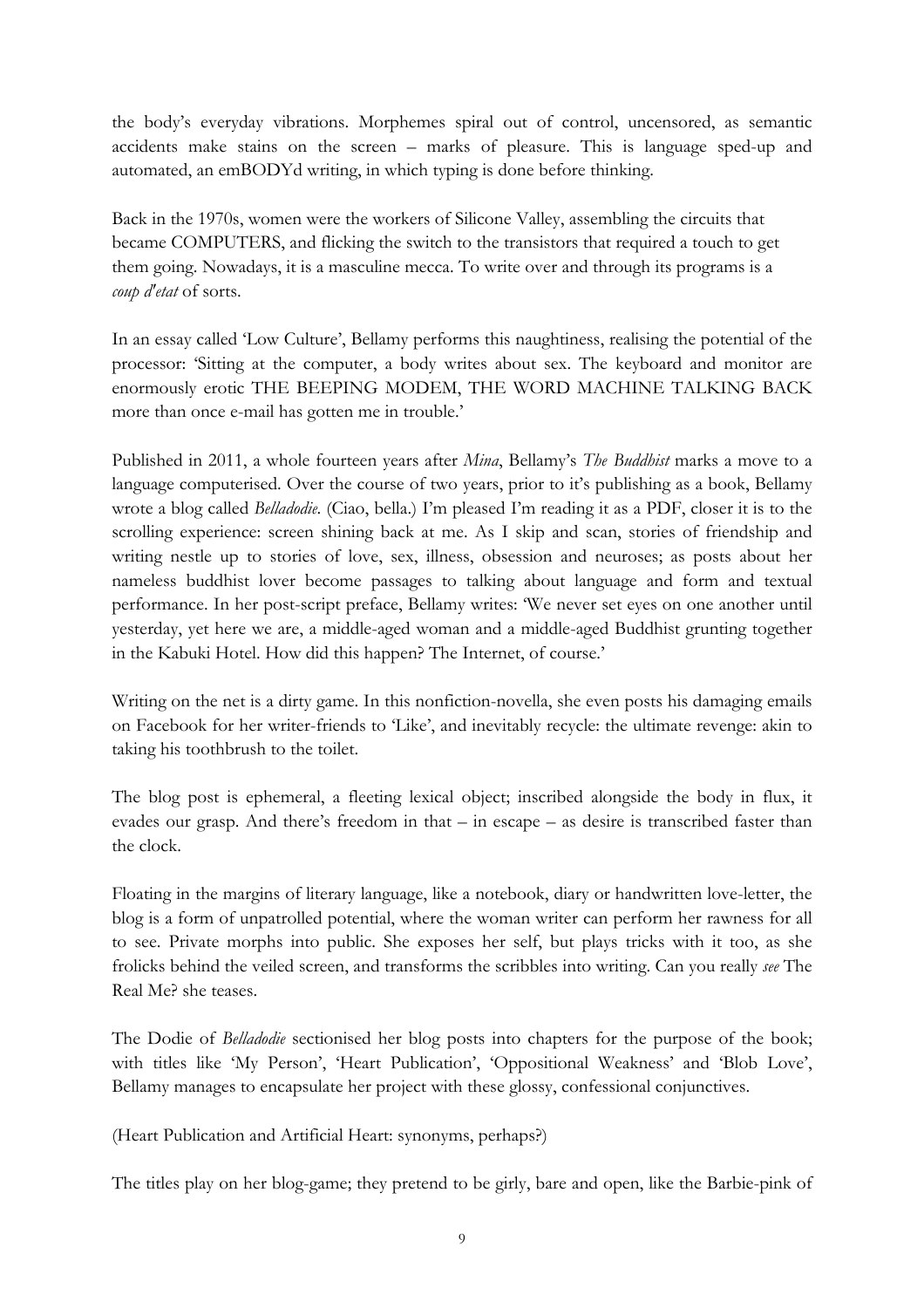*If You're A Girl.* This confrontational ruse of fake exposure is both performed and self-reflexively talked about by Bellamy all throughout *The Buddhist*; she moves in and out of nakedness *and* knowingness (interlaced with photos of her cat), as she writes in the post 'Oppositional Weakness', uploaded on  $10/11/10$ : 'This is what I was getting at in my post on public display and operatic suffering—an in-your-face owning of one's vulnerability and fucked-upness to the point of embarrassing and offending tight-asses is a powerful feminist strategy. Writing is tough work, I don't see how anyone can really write from a position of weakness. Sometimes I may start out in that position, but the act of commandeering words flips me into a position of power.' As she babbles her blob/blog love, a liquid mass of linguistic matter, Bellamy in turn reveals this to be a radical aesthetic position. An invasion of language.

The blog and the book represent an exploration of what happens when public display is rewritten and edited; how the frail subject is empowered by performance; how desire is transcribed in language, and how, as Dodie herself comments, she can push herself into 'ever uncomfortable spaces in writing.'

As Kate Zambreno has written of her blog *Frances Farmer is My Sister*, now the book *Heroines*: 'My blog at times feels like a toilet bowl, a confessional, a field hospital', which is pretty close to the apology she signs of her first post with: 'sorry for all the vomit for my very first post, but maybe that's a good thing.' (Thursday November 29, 2012: I archived it in my Documents.) Abject anxieties weigh the form down, but this self-reflexivity is also powerful and oppositional: the means to writing and restitching *Artificial Hearts*, and writing fuck-you to history.

Both Zambreno and Bellamy gutted their blogs and cannibalised their own texts, as they gradually mutated from 'cyber abstraction to book'. With publication, they have since 'suicided' their Internet posting-personas; archived their blogs into digital darkness.

Is this something to be sad about?

Who will rescue these texts?

Is that something we even want?

Their blogs might have disappeared to an archival-techno-nowhere, but the textual remnants remain, re-edited and reconfigured in both *Heroines* and *The Buddhist*. They are visible still, via their authorial impact. Audible too, their voice resounds, in the same way we could still hear Cookie, even when she couldn't talk.

Whether it's Cookie, Dodie or Kate, or the anonymous blogger re-pasting *their* aphorisms into infinite streams, writing *to* them because she wants to, and because she needs to, and because she can, we will see and hear them again, for what the selfie-fiction defends above all else is the right to WRITE.

Get to a keyboard and see what comes out; listen to your body; give a voice to the illegitimate.